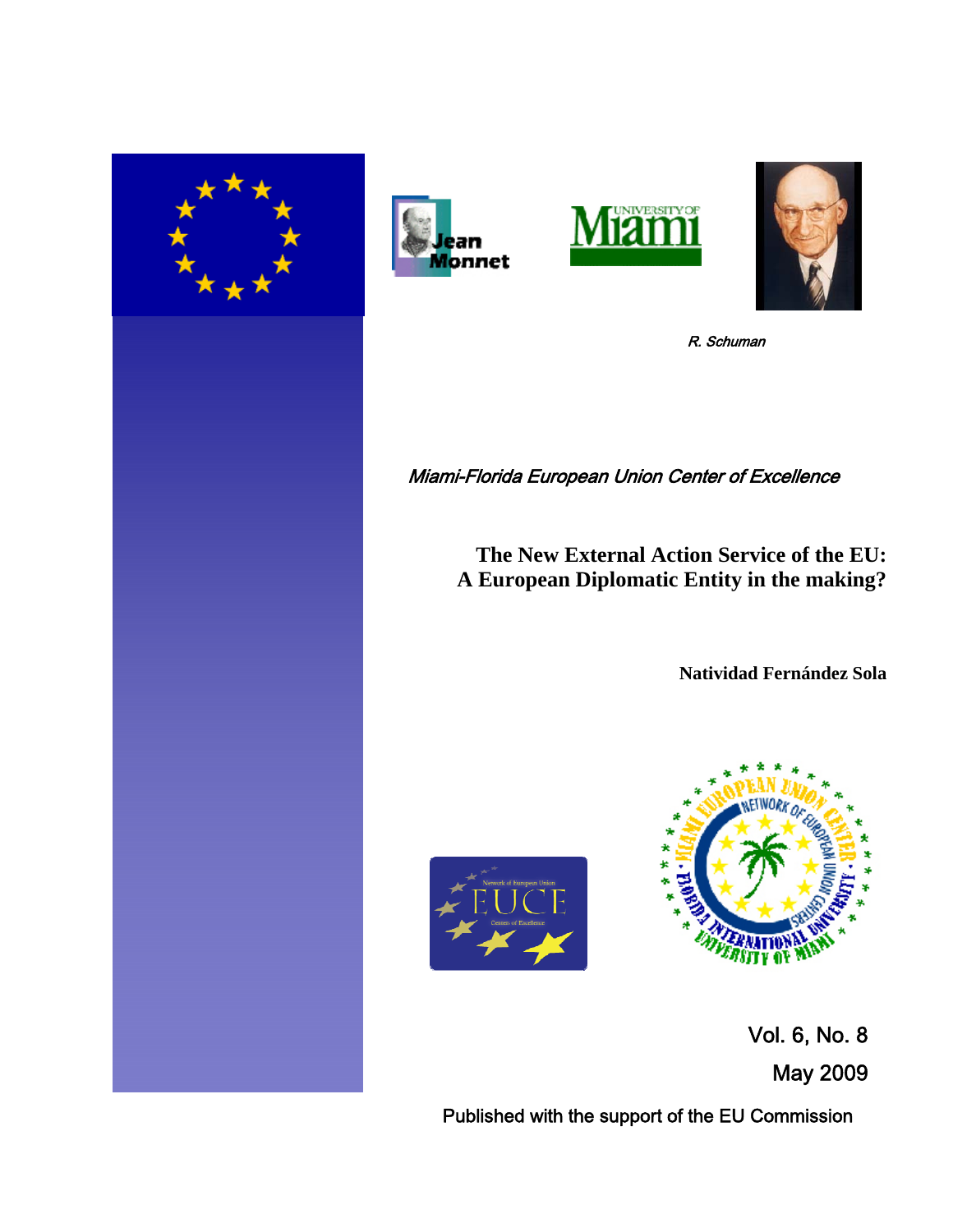# EUMA

*European Union Miami Analysis* **(EUMA), Special Series,** is a service of analytical essays on current, trend setting issues and developing news about the European Union.

These papers are produced by the Jean Monnet Chair, in cooperation with the Miami-Florida European Union Center of Excellence (a partnership of the University of Miami and Florida International University) as an outreach service for the academic, business and diplomatic communities.

Among the topics to be included in the series, the following are suggested:

- $\triangleright$  The collapse of the Constitution and its rescue
- $\triangleright$  Turkey: prospects of membership
- $\triangleright$  Immigration crisis and cultural challenges
- $\triangleright$  Security threats and responses
- $\triangleright$  The EU and Latin America
- $\triangleright$  The EU as a model and reference in the world
- $\triangleright$  The Common Agricultural Policy and other public subsidies
- $\triangleright$  The euro and the dollar
- EU image in the United States

These topics form part of the pressing agenda of the EU and represent the multifaceted and complex nature of the European integration process. These papers also seek to highlight the internal and external dynamics which influence the workings of the EU and its relationship with the rest the world.

#### *Miami - Florida European Union Center Jean Monnet Chair Staff*

University of Miami **Joaquín Roy** (Director) 1000 Memorial Drive **Astrid B. Boening** (Associate Director) 101 Ferré Building **María Lorca** (Associate Editor) Coral Gables, FL 33124-2231 **Maxime Larivé** (Research Assistant) Phone: 305-284-3266 Fax: (305) 284 4406 Web: www.miami.edu/eucenter

 **Florida International University Elisabeth Prugl (FIU, Co-Director)** 

#### *Inter-American Jean Monnet Editorial Board:*

**Carlos Hakansson,** Universidad de Piura, Perú **Finn Laursen,** Dalhousie University, Halifax, Canada **Michel Levi-Coral,** Universidad Andina Simón Bolívar, Quito, Ecuador **José Luis Martínez-Estay¸** Universidad de los Andes, Santiago de Chile, Chile **Félix Peña,** Universidad Nacional de Tres de Febrero, Buenos Aires, Argentina **Stephan Sberro**, Instituto Tecnológico Autónomo de México **Eric Tremolada**, Universidad del Externado de Colombia, Bogotá, Colombia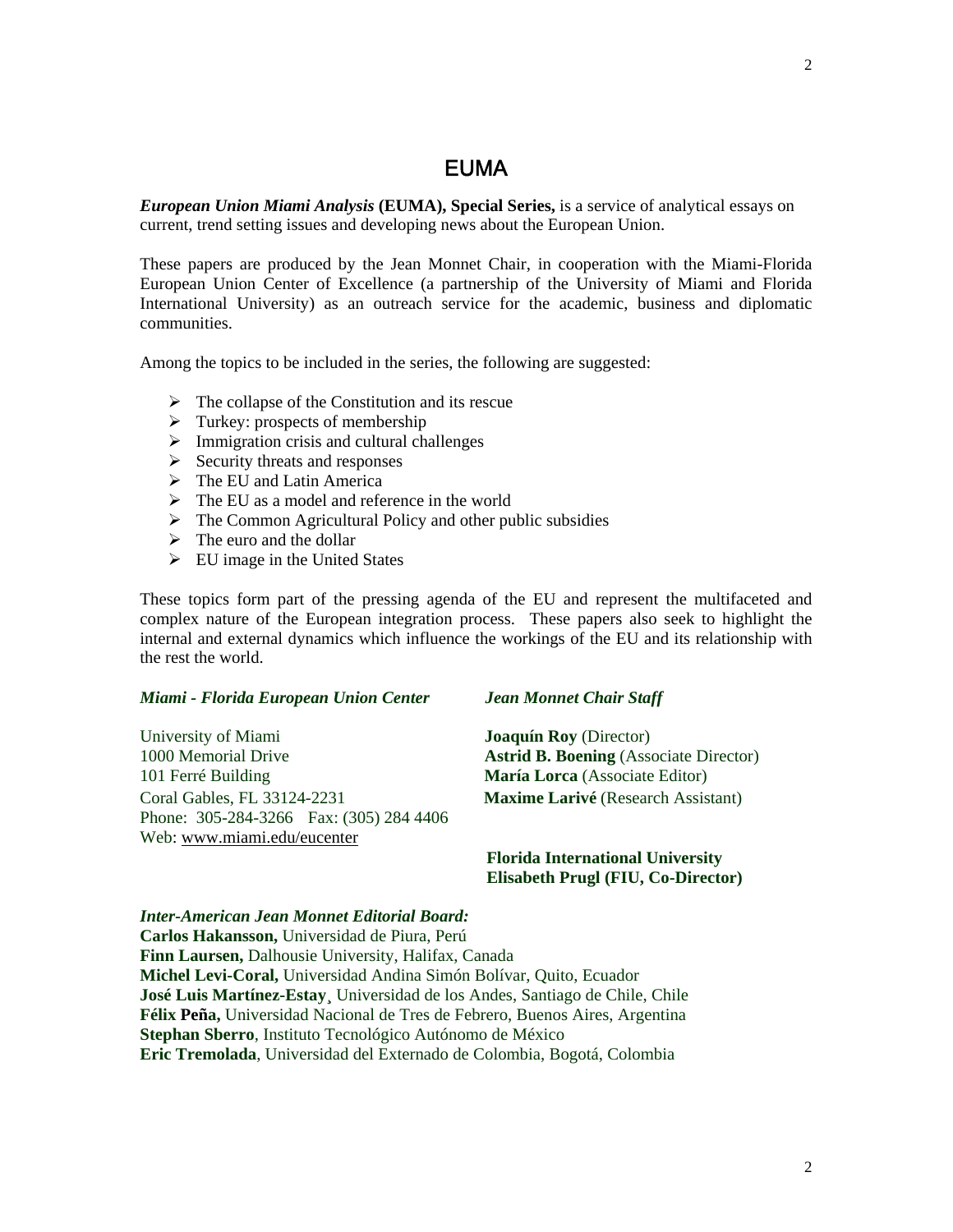# **The New External Action Service of the EU: A European Diplomatic Entity in the making?**

# **Natividad Fernández Sola1**

1.Introduction: the roots of the current situation for the EU international representation

- 2. Proposals by the Constitutional European Convention, a path forward
	- 2.1. A European Foreign Affairs Ministry
	- 2.2. The Embassies of the EU
	- 2.3. A European Diplomatic School?
- 3. The Treaty of Lisbon and its ambiguity
	- 3.1. Pros and cons of the formula adopted
	- 3.2. Difficulties for its implementation
	- 3.3. Relationship with national diplomatic services
- 4. Conclusions

## **1.INTRODUCTION: THE ROOTS OF THE CURRENT SITUATION FOR THE EU INTERNATIONAL REPRESENTATION**

The Treaty of the European Union, when entering into force the Lisbon reform, will include a new article 27.3 according to which

"In fulfilling his mandate, the High Representative shall be assisted by a European External Action Service. This service shall work in cooperation with the diplomatic services of the Member States and shall comprise officials from relevant departments of the General Secretariat of the Council and of the Commission as well as staff seconded from national diplomatic services of the Member States. The organization and functioning of the European External Action Service shall be established by a decision of the Council. The Council shall act on a proposal from the High Representative after consulting the European Parliament and after obtaining the consent of the Commission"

This article shows the will to improve the unitarian and coherent international action of the European Union from the situation at present.

 As it is well known, the current EU international representation could be triple: by the Commission, by the Council (Mr. CFSP and the Presidency) and by Member States; situation that reflects the institutional complexity and the partial integration of the EU. According to the original Treaties, the Commission had the monopole for international representation. The most visible result of this representation were the Commission offices and delegations in 123 countries and 5 international organizations (OCDE in Paris, OSCE in Vienna, UN in Geneva –including

<sup>&</sup>lt;sup>1</sup> University of Zaragoza, Spain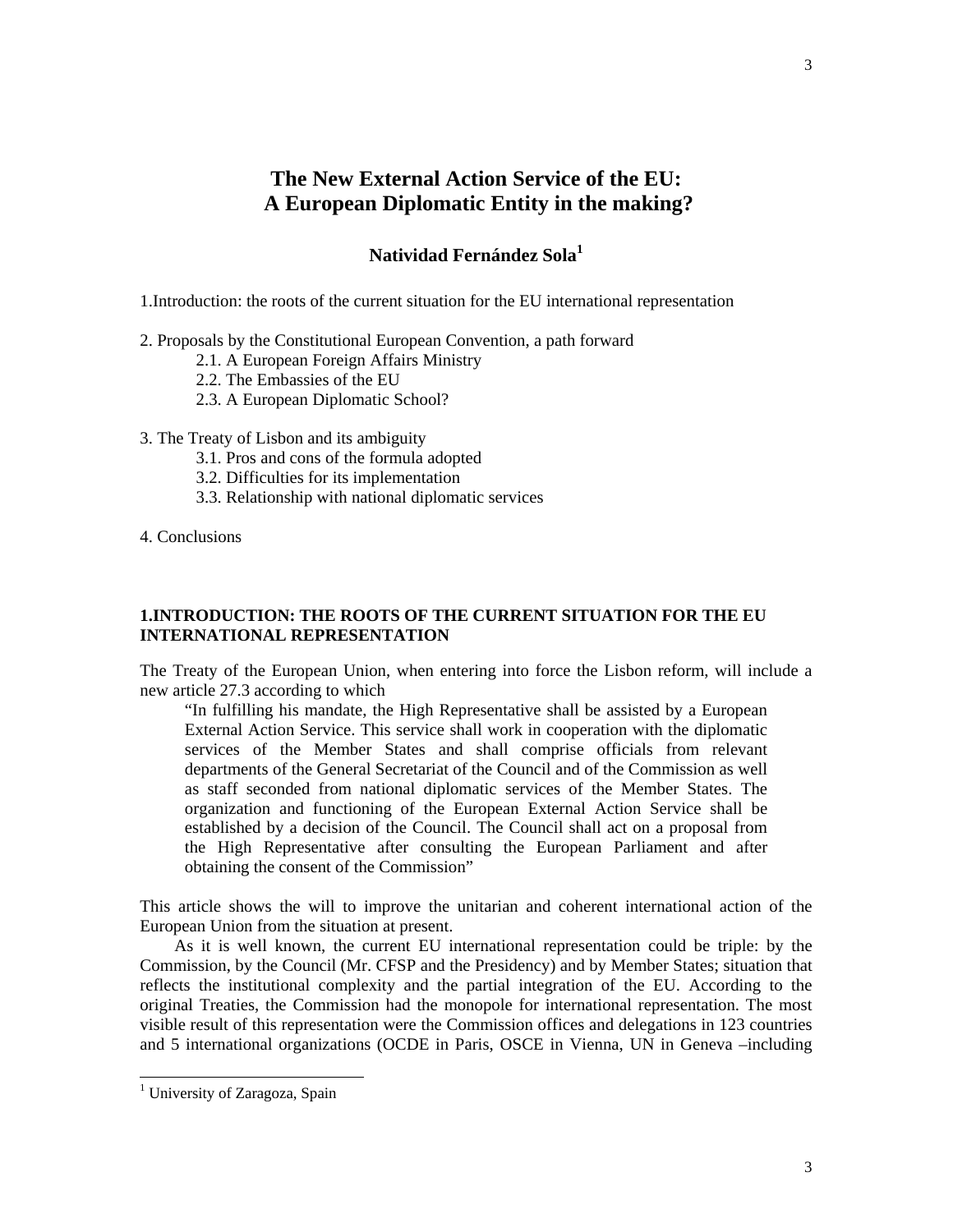But the development of the EPC since 1970 implied a parallel and *de facto* international representation by the rotating Presidency of the Council, which leads to the establishment of a permanent Secretariat at the Council outside the communitarian institutional structure. Immediately it was clear the lack of continuity due to the rotation of the Presidency and then an informal *troika* was established, but it didn't cope with the lack of political weight in international negotiations.

 The Maastricht Treaty integrated into the Treaties the new CFSP, with an apparent institutional unity. The Treaty as modified by the Amsterdam treaty, sets up the High Representative for Common Foreign and Security Policy (art.18.3) who assist to the Council in CFSP issues, in particular by its contribution to the preparation and implementations of political decisions and eventually, on behalf of the Council, addressing political dialogue with third countries (art.26).

 These innovations had as consequence the institutionalization of common foreign policy and more visibility of the EU international representation in political issues, even the reformulation by some Member States of their foreign policies (phenomenon of the *Europeanization* of foreign policies) and the harmonization of divergent interests and positions of these member states. The HR has its own cabinet and counts on the Polity Unit as well as the Civilian Planning and Conduct Capability. EU Military Staff is under the authority of the HR as well.

 Under these conditions, the HR represents the continuity of the CFSP even if it is considered to have a low political representation as its legitimacy flows from the Council. There are in practice some examples of lack of coherence between external action from European Commission acting under the first pillar and the Council acting under the second one. Situations often solved by the good will and personal understanding between Mr. CFSP and RELEX Commission.

 It is a polyedric international representation due the presence of two gravity centers in foreign policy. In total, specific human resources for external relations amount at 3000 people in headquarters and in external delegations<sup>2</sup>, plus about 2000 people in Development issues and ACP relationship; about 150 in Humanitarian Assistance, 480 in Trade issues and 780 in Enlargement issues.

 Moreover, to the aforementioned difficulties derived from the current organization, the EU has others because the lack of unitary presence in international forum and organizations, given the legal impossibility to become member or the lack of coordination of member states there represented. Even if the EU has tried hardly to impose an obligation to previous concerted efforts for an agreement (art.19 and 20 TEU) this is not a reality at present.

 An example to take into account is the recent EU delegation before the African Union; first EU delegation under the responsibility of both, the Commission and the Council given the important role played by the EU (second pillar) in the Darfur mission<sup>3</sup>.

<sup>&</sup>lt;sup>2</sup> See working document 6, Working Group VII on EU institutions human capabilities for external action.

<sup>&</sup>lt;sup>3</sup> Since the *EU support to AMIS* en 2005 supporting AU (Council common action 2005/557, 20/VII/2005). Currently, the EU maintain in the area the civilian operation EUPOL RD Congo (Council common action 2007/405/CFSP, 12/VI/2007 on EU Police mission on the field of RSS and its connection with justice in DRC, modified by common action 2008/485/CFSP, 23/VIII), and the military one EUSEC RD Congo (Council common action 2008/491/CFSP, 26/VI/2008 modifying common action 2007/406/CFSP on the assistance and support EU mission on SSR in DRC). Also, in the FYROM, the EU has a joint representation, because the Commission office opened in March 2000, has hosted the Council, due to the double condition of Ambassador Erwan Fouéré as EU special representative and Head of the European Commission Delegation.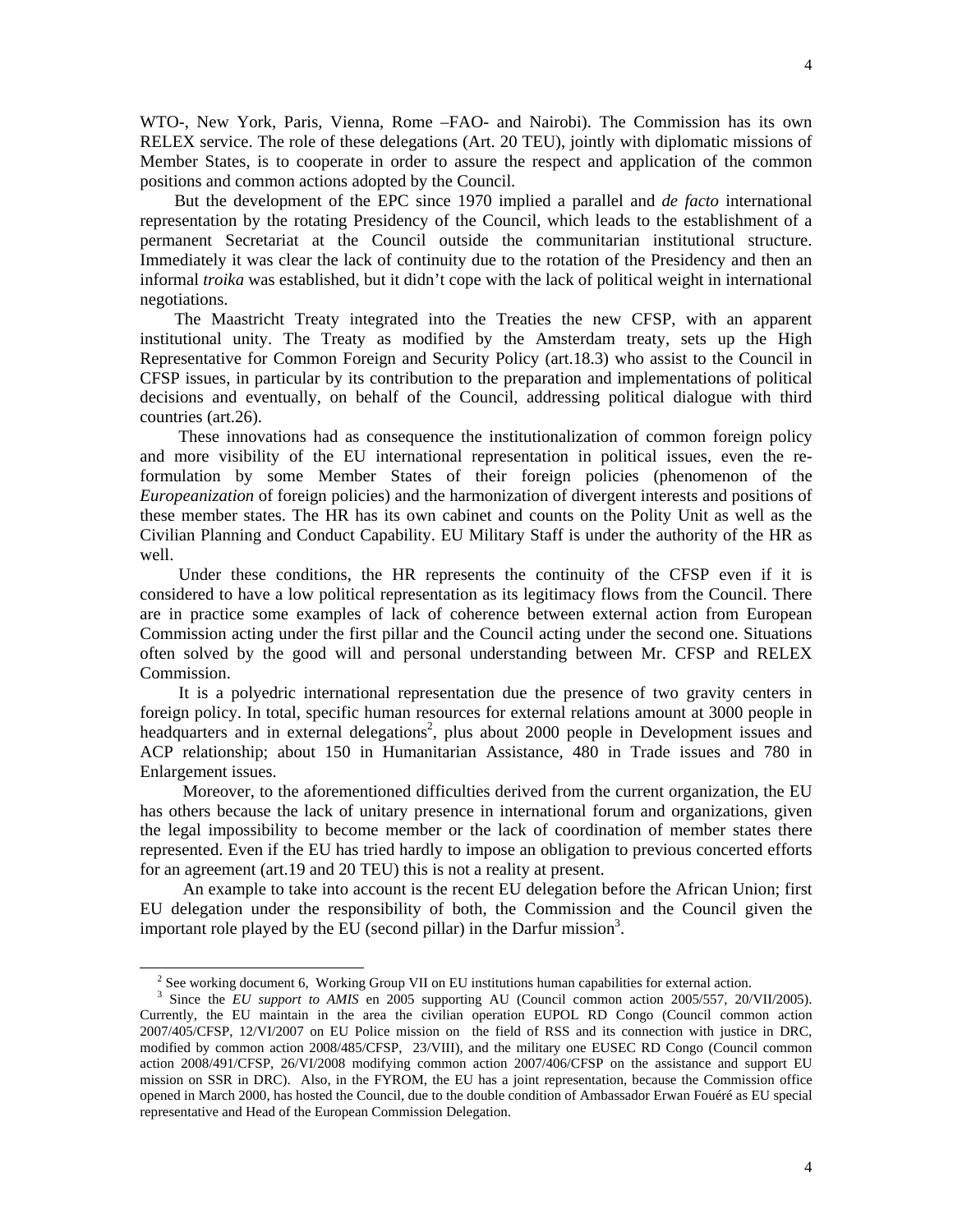Another example of joint presence took place during the war in Georgia (August-September 2008) with a joint visit to Moscow by the President of the European Council, the President of the Commission and the HR. The delegation obtained the agreement of Russian Presidency on a Peace agreement and the consent for an EU observer mission. Probably the success of a unique representation has to be found in a hard and strong Presidency like the French one.

 This is the complex current situation and the European Convention, as well as IGC for the Constitutional Treaty and for the Lisbon Treaty, outlined the need for an external action effective and coherent and so the legal and institutional tools for it. The treaty of Lisbon is clearly oriented to this aim. Even if a new HR like the one foreseen at the treaty is not an automatic solution for the lack of coherence of EU external action and the will of the member states is also needed, it is a first step in this direction. The will of the States would generate easier by a close association with the HR and with an External Action Service that counts on national diplomats and reports some positive effect for them.

# **2. PROPOSALS MADE BY THE CONSTITUTIONAL EUROPEAN CONVENTION: A PATH FORWARD**

Here we can find the proposals made by the Convention, mainly by the working group "external relations" but also by the WG on international personality and defense, and collected at the Treaty establishing a Constitution for Europe, as well as the content of the Joint Report by the HR and the President of the Commission. One of these proposals was the creation of a semi-permanent Presidency for the European Council. Some representative considered that it doesn't count on parliamentary control and would add another actor for EU external representation and increase bureaucratic rivalries among all of them $4$ .

#### 2.1. A European Foreign Affairs Ministry

 $\overline{a}$ 

It is the main innovation (High Representative of the Union for Foreign Affairs and Security Policy, in ToL, art.18 TEU) and result from the unsatisfactory situation because the lack of coherence between the external action of RELEX Commissioner and the HR. To arrive to this result four options were available:

- To keep the current situation but increasing the cooperation between RELEX Commissioner and the HR, both with separate functions

- The merger of both under the aegis of the Commission; in fact it would consist on the integration of the HR into the organizational structure of the Commission

- The merger of both in one person (*double hat*) gathering the functions of both but keeping separate procedures for first or second pillar actions (personal union)

- Creation of an EU Foreign Affairs Ministry, under the authority of the semi-permanent European Council President, merging both roles. For the Service supporting the new Ministry, there were two possibilities: to create a joint Service with officers from the Commission DG RELEX and from the Council Secretariat supported by national diplomatic services members, or to maintain two different and separate administrative bodies and a joint private office for the Foreign Affairs Ministry to guarantee the coordination between both.

The choice for the third formula will imply that only one person assume the responsibilities till now in the hands of the HR and of the RELEX Commissioner, even by the President of the

<sup>&</sup>lt;sup>4</sup> E. Brok, Working Group VII, working document 26, 4781, "The External Representation of the European Union", y Brok, van der Linden, Cushnahan y Lamassoure, working document 46, 5331. For these EP Representatives –excepction of Van der Linden from Dutch Parliament– the HR has to merge with RELEX Commissioner into the Framework of the Commission and the resulting one has to preside the External Relations Council.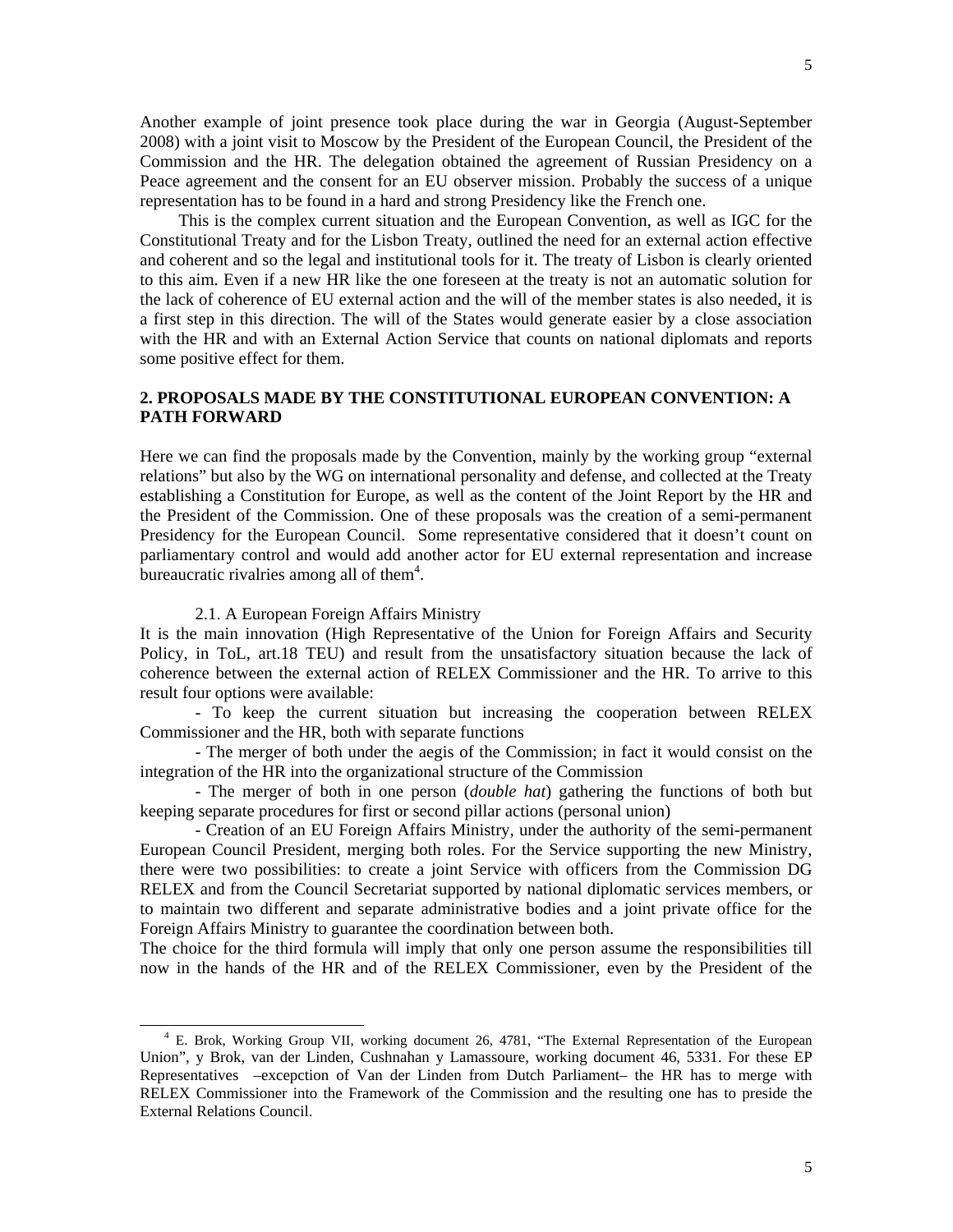External Relations Council, even if the Foreign Affairs Ministry wouldn't have a right to vote in the Council<sup>5</sup>.

 If in the framework of the WG there were different approaches on these four possibilities, there were also a considerable consensus in favor of the creation of a joint service with officers from the Commission DG RELEX and the Council Secretariat supported by national diplomatic services members, for a European Diplomatic School and for a EU diplomatic service working alongside with national Embassies. The main opposition came from the German Government Representative, who argued that if the competences of both services are separate, the respective administrative apparatus must be kept separate too, and proposed on the side of the Council, the settlement of a European Unit for Foreign Policy regrouping the current UPPAR, the Centre of Situation, the Council DG External Relations and officers from member states and from the Commission (sic)<sup>6</sup>. The Constitutional Treaty and the ToL propose the creation of an EEAS for the support of the EU High Representative for Foreign Affairs and Security Policy.

#### 2.2. The Embassies of the EU

The unique international legal personality attributed to the EU by the ToL is essential to consolidate a unique international representation by the new HR assisted by a new unitary External Action Service. It appears clearly the nonsense to keep the current European Commission Delegations in third countries. So, the Convention recommended to the IGC to substitute them for EU delegations or embassies. The term "embassy" was immediately rejected and the ToL foresees EU Delegations (art.221 Treaty of Functioning of the UE) that have to works once the Treaty enters into force.

 The idea of EU Embassies was more ambitious looking for a unitary image of the Union in third countries. Useful in third countries where member states were not represented or underrepresented, the EU Embassies must allow to gather the existent national embassies and offer a place for cooperation and assistance to member states. So that, respecting the diplomatic autonomy of the member states, EU embassies would allow increasing the European presence and influence in third countries, as well as the preparation on joint diplomatic initiatives and so on.<sup>7</sup>

#### 2.3. A European Diplomatic School?

 $\overline{a}$ 

Once accepted the establishment of an EEAS, a further step would be the coordination of the training programs for officers to belong to this Service as well as the settle of a European Diplomatic School.

In general, there is no doubt on the good training of national diplomats. However and with notable exceptions this is not the rule for officers from RELEX DG Commission or Council Secretariat given their mobility between different DG, and not specifically devoted to external

<sup>&</sup>lt;sup>5</sup> See Brian Cowe, *The European External Action Service: Roadmap for Success*, Chatham House Report, 2008, p. 13, the most common is to refer to the two first functions. Amendments made by Michel Barnier to the revised text proposed by the European Convention (working document 59, doc. 6090) set off the lack of the voting right in the Council, what stress its impartiality. The First Preliminary Draft Report (working document 21, doc.4726) didn't refer to the merger of the existing bodies.

<sup>&</sup>lt;sup>6</sup> H. Martin Bury, Working Group VII, working document 53, doc.5584. In this vein opposed to the proposal, see the comments of P. Hain (working document 66, doc.6178) and B. Mc Donagh, (working document 16, doc.4450); G. Pleuger (working document 17, doc.4484) proponed the existente of two diffent support bodies, that was one of the proposals to be considered by the Project of revised final report (working document 21 REV1, doc.5573)

<sup>&</sup>lt;sup>7</sup> "Towards the establishment of a common European diplomacy, paper by Mr. Iñigo Méndez de Vigo, member of the Convention", Working Group VII, working document 55, 3/XII/2002, p. 5. In the same vein, the written Declaration according to article 116 of the European Parliament internal rules, by E. Brok, N. Fontaine, B. Geremek, J. Leinen e I. Méndez de Vigo, about a Foreign Policy, Security and Defense Union. PE 0010/2007, 31/I/2007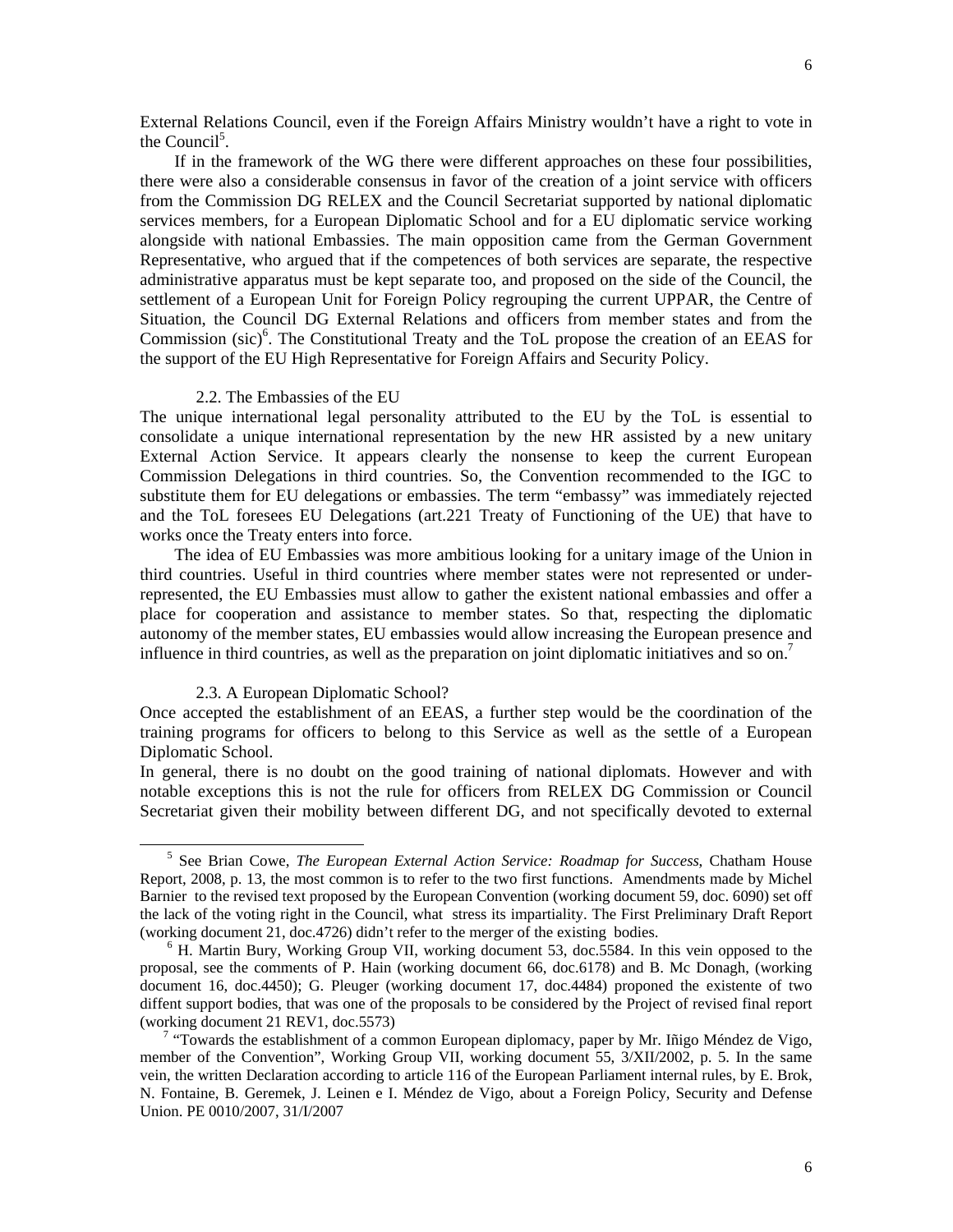action or international representation, with the result of the need for the officers involved in EU external action to have a specific training.

 On the other side, members of national diplomatic services are not prepared for defending EU interests but national interests and sovereignty. So, another kind of specific training is needed too.

 The proposal made by the working group was gradual, going from a network of European diplomatic Schools coordinating training programs -mainly on European issues-<sup>8</sup>, to a joint program under the responsibility of a European Diplomatic School, probably on the basis of the current experience and EDTI.

 That proposal was not accepted by the Convention however it is not impossible that it becomes a reality given the spillover phenomenon if a new HR and its EEAS are created according to the ToL. Anyway, a very European diplomacy only can emerge from the organized convergence of the member states' interests<sup>9</sup>

## **3. THE TREATY OF LISBON AND ITS AMBIGUITY**

According to the TEU, as reformed by the ToL, the EEAS will be composed by officers from the Commission and from the Council General Secretariat with the support of the national diplomatic services from member states (art. 27.3 TEU).

 Preparatory works for the kick off of the EEAS started in 2004 but stopped after the failure of the Constitutional Treaty in 2005. After the signature of the ToL the work re-started counting on the cooperation of the Member States and the European Parliament with the Council and the Commission. The first (member states) preferred a Service with a balanced representation of EU officers and national diplomats avoiding to put apart national diplomatic services or duplicate them. The second (EP) wanted a Service incorporated into the organizational structure of the Commission.<sup>10</sup> After the negative referendum in Ireland and the impasse in the ratification process of the ToL, the preparatory works for an EEAS stopped again. We consider that it is legally possible and could be politically acceptable the creation or mise-à-jour of the HR even outside the constitutional or treaty framework. The same reasoning is applicable to the establishment of an EEAS for the HR assistance. The question is to choose an acceptable political moment, preferably medium-term it the Treaty of Lisbon is not immediately de-blocked.

#### 3.1. Pros and cons of the formula adopted

 $\overline{a}$ 

As well as the new HR, the EEAS is a baroque exercise aiming to conciliate the external action of two different institutions in order to gain coherence. Obviously, it implies a high degree of complexity in its organization and the design of its functioning in the future.

 Its composition tries to reflect an institutional balance and needs further details. The appointment of its members requires the consent of the three main institutions.

 The acknowledgement of the EU Delegations requires an international representation according to the unique legal personality and with the aim to promote and improve the EU external action and its visibility. These external EU Delegations have to provide the EEAS an important added value if they have a good information system useful for the Commission, the Council and member states and if they have the economic resources for this. If Delegations count

<sup>&</sup>lt;sup>8</sup> Currently 17 national diplomatic schools and training diplomatic centers participate in European Diplomatic Training Initiative (EDTI), that offers its courses to national and European officers having in mind the perspective of a future EEAS. See *European Diplomatic Training Initiative*, *http://www.diplomacy.edu/edti/*.

<sup>9</sup> Amendements by P. Andreani to the revised final report project, Working Group VII, working document 72, doc. 6255.

<sup>&</sup>lt;sup>10</sup> European Parliament Resolution on the institutional aspects of the European External Action Service, 26/V/2005, *JO* C 117E/233.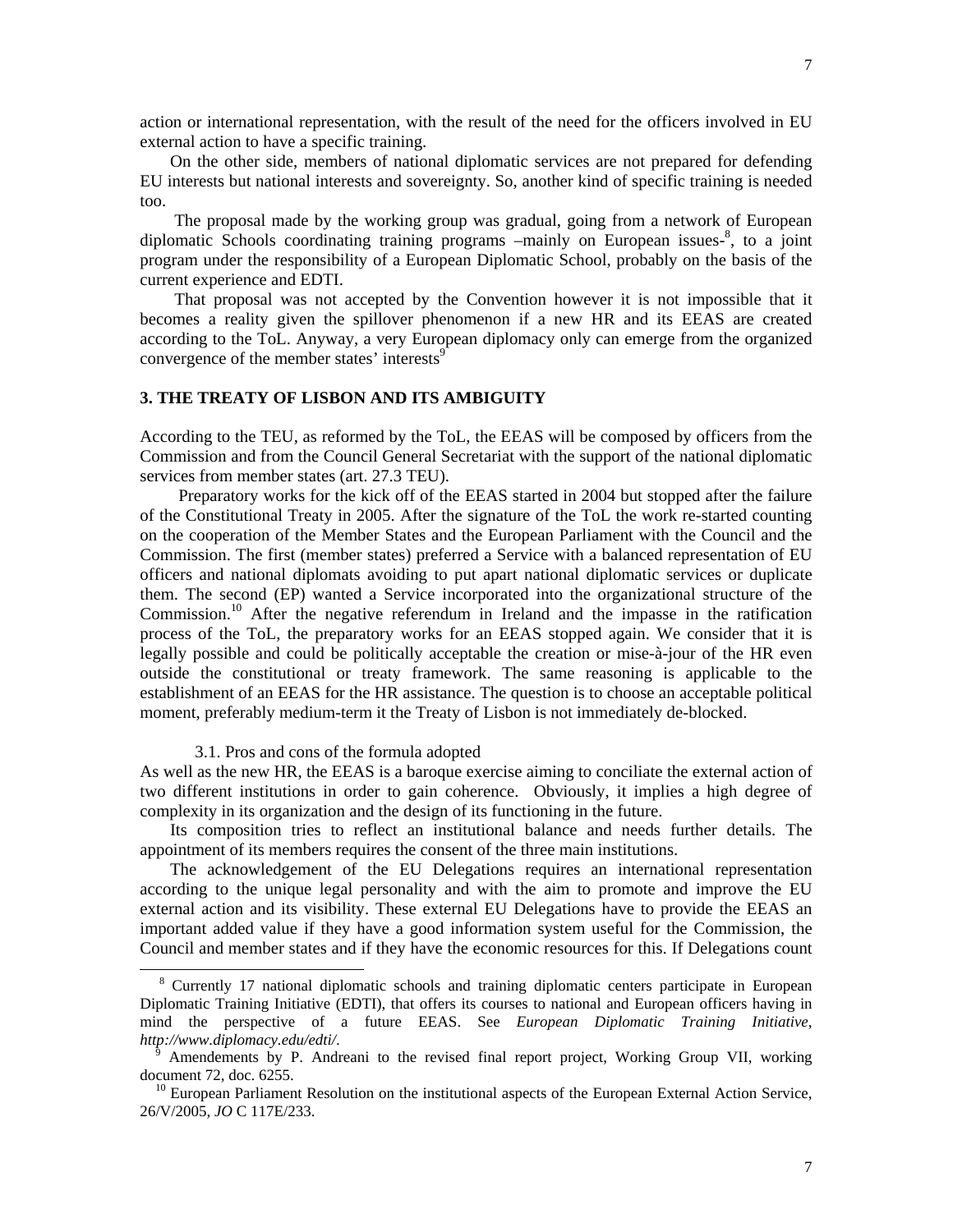on members who doesn't belongs to the EEAS, i.e. those devoted to trade policy, the head of the Delegation will have to coordinate the activities of all its members.

### 3.2. Difficulties for its implementation

The main challenge for the EEAS will be the efficiency in developing an autonomous policy and in coordinating the EU external action. It has to show enough dynamism and initiative but also provide itself with legitimacy and credibility before the European citizens, the member states and the Union institutions<sup>11</sup>. As the ToL does not contain its specific organization, nor its working methods, it should be decided unanimously by the Council, previous HR proposal and the consent of the Commission.

 Which are the main issues to be solved before the entry into function of the EEAS? It will concern its scope and size, its legal status, the system for rotation and promotion of the officers working in, its location, the training of its members and the organizational and budgetary dependence.

#### Scope and size:

 $\overline{a}$ 

The size of the EEAS will be flexible in order to achieve efficiency according to the changing needs. As an starting point, there are two different theories concerning the right composition for the External Service, or relevant departments to be into it. The minimalist theory<sup>12</sup> considers mainly the HR task to coordinate external action, so the EEAS will be limited to officers for DG-E and Polity Unit from the Council and DG RELEX from the Commission, especially from Direction A and the platform for crisis. With this composition, the EEAS will assist the HR in foreign policy issues but not in trade or others into the exclusive or shared competence of the European Community. So, the EEAS will have as task the support on issues belonging to the second pillar. In my opinion this is as nonsense as giving the EEAS only the task to assist in first pillar issues as the new HR is created for avoiding this radical separation between pillars, its work and its officers with the consequence of a non-uniform external projection. According to a maximalist theory, the EEAS would include a wider representation of the Commission including DG Development, Neighborhood, Humanitarian Assistance, Financial management of external programs and Enlargement. The understanding of the task of the HR it involves would require an External Service including departments that are managing the CFSP and ESDP, as well as geographical and thematic offices<sup>13</sup>. Even the special representatives must be included. On the side of the Council Secretariat it would include, apart from DG E and Polity Unit, the Military Staff and the Situation Center. This is an enormous sensitive issue as it implies to share intelligence analysis, necessary for the Service to prevent crisis. If we accept as it is said in the Joint Report that duplicities have to be avoided, so the main part of the human resources of the Council Secretariat and the Commission involved in external action have to pass to EEAS. The choice for maximalist approach would pose the problem of the EEAS relationship with European Parliament that till now is covered by a personal representative of the HR for parliamentary issues and that would require a whole section responsible for the relationship with the Europarliament $14$ .

In close relation with the size of the EEAS and one of the more debated approaches is the requirement of some percents of participation for each institution, as it is well known the number

<sup>&</sup>lt;sup>11</sup> External Action Service, Contribution by Council Secretariat Officials, 2008.

12 S. Duke, "The Lisbon Treaty and External Relations", *EIPASCOPE* 2008/1, p. 15. Only some member states prefer this formula, *Joint Progress Report* de 2005 jointly presented by Javier Solana and J.M. Durão Barroso on June, 9, 2005 to the European Council.

 $<sup>13</sup>$  The HR and the President of the Commission, in its Report, prefer to include services managing CFSP</sup> and geographical and thematic departments, such as human Rights, counter-terrorism, non-proliferation or relationship with the UN, *Joint Progress Report 2005, cit*.

14 See S. Duke, *cit*., p. 16 *Joint Progress Report* de 2005, *cit*.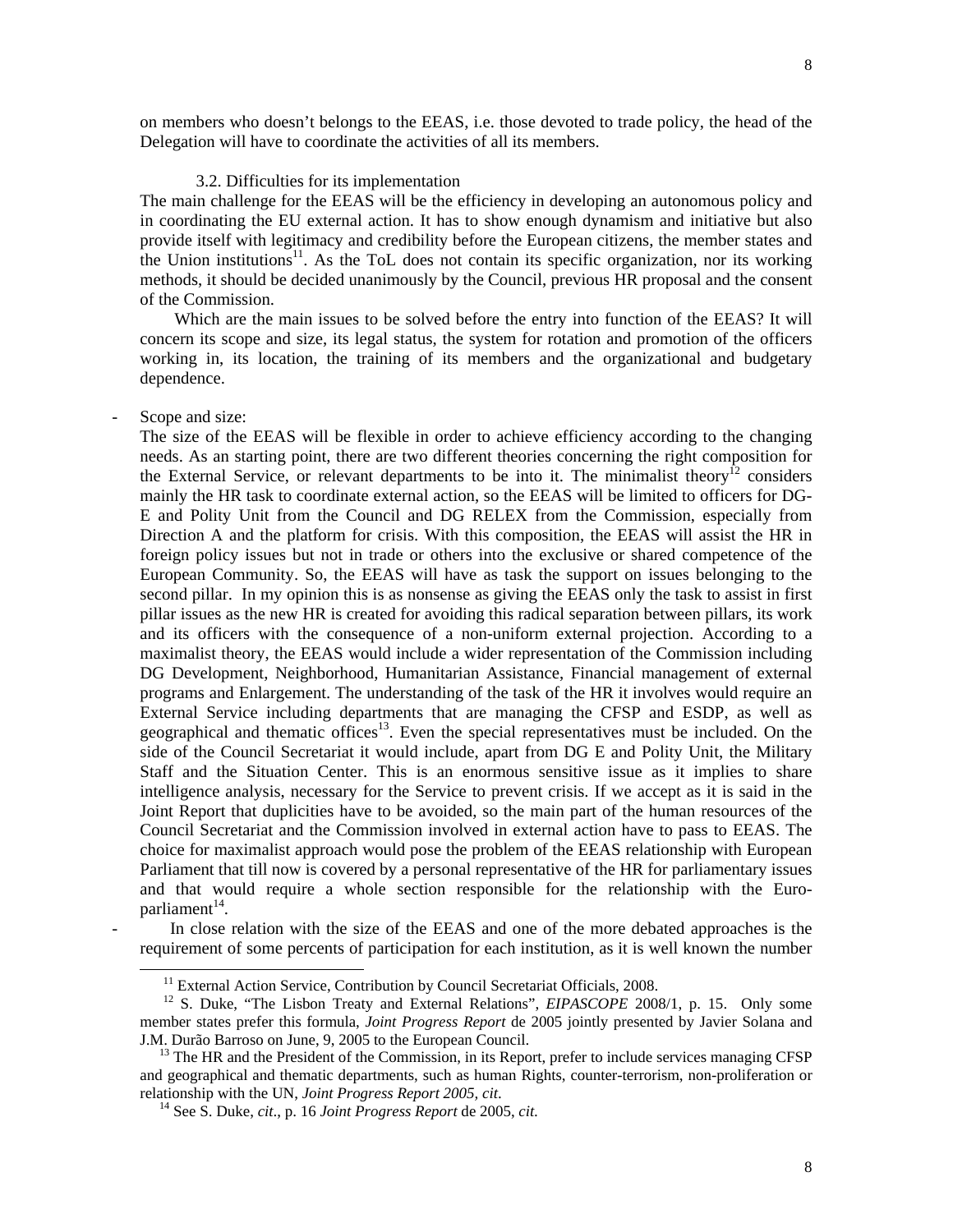of Commission officers is bigger than the number of officers at the Council. The problem could be slightly balanced by the participation of national diplomats whose role is not clearly defined already. How interpret this option for the EEAS composition? Different interpretations of it have been made. On the one side, it would imply almost to empty Commission for human resources and a risk of intergovernmentalism of some policies whose external relations till now are managed in a pure community way. On the other side, member states consider that it would lead to an inacceptable weight of the Commission<sup>15</sup>. The Commission supports a wide EEAS, but the Council considers that other more balanced formulas has to be studied even if they would accept the inclusion of all external services of the Commission except those in charge of Trade policy. A proposal to obtain the support of all member states could be an initial composition of 1000 Commission officers, 200 from the Council and 2000 from member states that could reach 6000. Whatever will be the size of the Service and the number of Commission officers it seems necessary the implication of all geographical offices or those with clear involvement in external action will be at the disposal of the External Service as a condition for the efficiency of the assistance given to the HR, and of its good results will depend the legitimacy of  $it^{16}$ . In order to be realistic and pragmatic, the EEAS has to start its task with the current officers from both institutions and progressively fighting for a specific European professional profile. It would imply at the first time a big number of national diplomats and gradually a big attention to the own EU officers / belonging to the EU/ in a further step. A reciprocal confidence has to exist between both and it is only possible on the basis of a gradual harmonization of foreign policy positions favored by a "coordination reflex" and a common institutional culture generated by a continued joint practice. Most of the actors involved in the process do not consider appropriate the existence of institutional quotas, nor the national ones<sup>17</sup>.

- So the institutional tradition of geographical equitative presence is broken out in order to guarantee the equality of all member states and the independence of Commission officers from any national interest. If there are no quotas how to recruit the personnel for EEAS? It must be based on the origin in a service in charge with some aspect of external relations or foreign policy and in the professional skills. How and by whom assess professional skills? The aim will be the excellence in the Service. So a specific procedure for national diplomats can be imagined if all officers from the Council and the Commission go to the EEAS, or a general procedure otherwise with the goal to offer to the HR the best support for the all range of his/her competences under the current  $1<sup>st</sup>$  or  $2<sup>nd</sup>$  pillars and for the all geographic or thematic issues in which the EU has competence. A general competition would be a formula, hardly acceptable for national diplomats who usually have past a national one. For that reason, most of the member states prefer to leave the selection of EEAS human resources in the hands of the ministers. Another more flexible formula would be the proposal by the Council, by the Commission and by the member states of the suitable candidates and their evaluation by a reduced body close to the HR giving priority to his opinion. So that there will be a selection at the first level and a final selection only among the previously selected giving this way the HR the discretionary power to compose a Service on the joint basis of competence, skills and personal trust. This procedure will probably reduce the struggle between Council and Commission and also between member states. Whatever will be the

<sup>&</sup>lt;sup>15</sup> Brian Cowe, *cit.*, p. 15. Extremely jealous on this point is the British House of Lords who consider essential the determination of the respective weight of each institution in the new Service to avoid a bigger power from the States to the Union; House of Commons, *Foreign Policy Aspects of the Lisbon Treaty*, Third Report, 20/I/2008, Foreign Affairs Committee, *http://www.parliament.the-stationeryoffice.co.uk/pa/cm/cmfaff.htm*, §179 y 182.

<sup>&</sup>lt;sup>16</sup> External Action Service, Contribution by Council Secretariat Officials, 2008

<sup>&</sup>lt;sup>17</sup> The Council Report (External Action Service, Contribution by Council Secretariat Officials, 2008) refers only to a "overall regional balance without quotas". *Joint Progress Report* de 2005, *cit.*, chose the same formula, so it remains undetermined how to make compatible this balance with the HR decisionmaking for the election of people integrating the EEAS.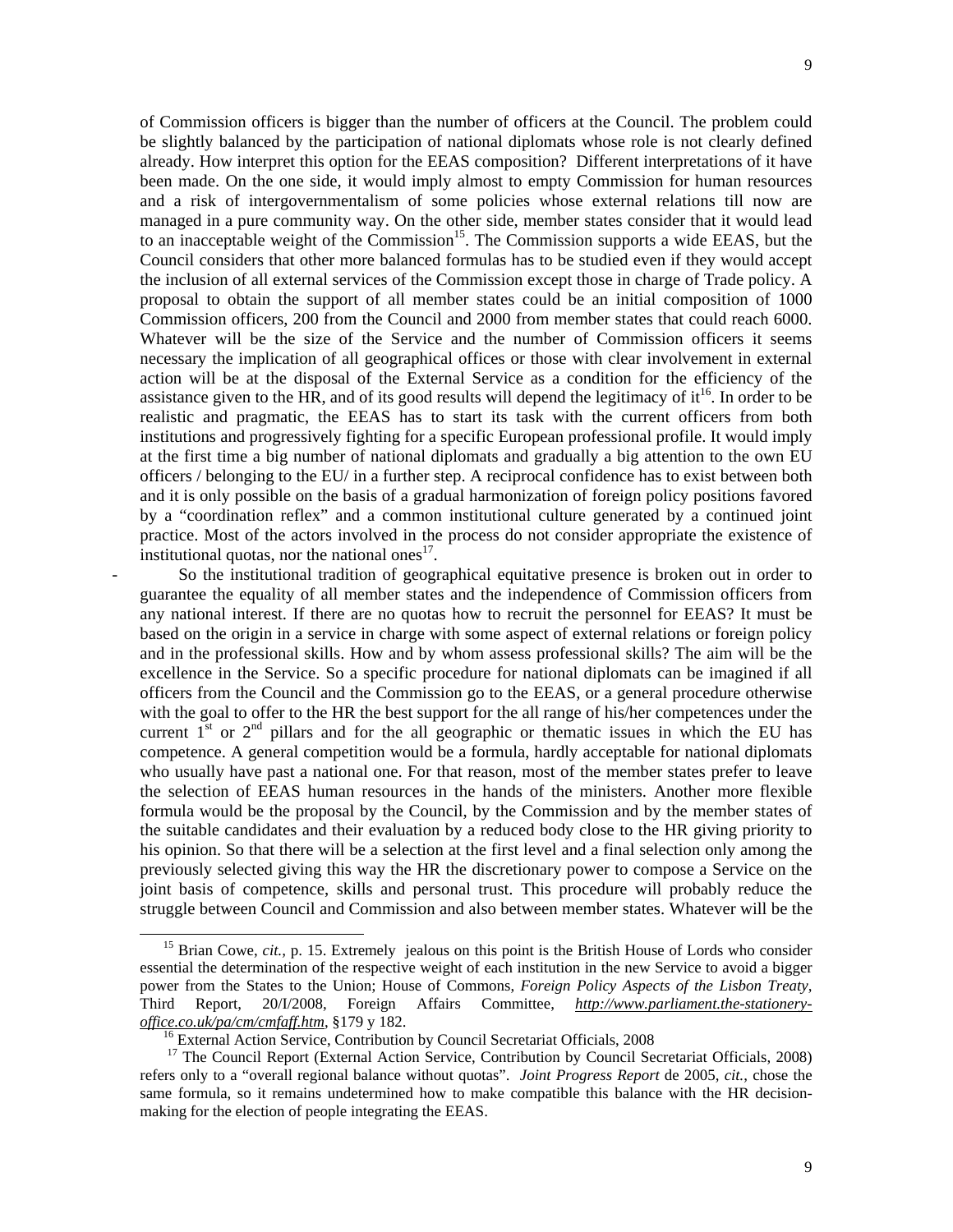formula chosen the result would be very different if only applied to national diplomats or to everybody coming from the Council or the Commission external services. Also there will be differences between the procedure for the first appointment of the members of the Service and for the subsequent ones in order to cover specific vacancies; in this case an EEAS commission could do the job.

 Another problem is that of the promotion of the officers working for the EEAS. The mobility is desirable for a job in a delegation in a third country but for also for the rest of the Service would be appreciable a certain continuity that guarantees an "institutional memory". How to balance both principles? Rotation or mobility and continuity? The solution could be a rotation between EEAS, diplomatic national services and external EU delegations and even national embassies in third countries.

# EEAS Headquarters

 A final solution to promote its autonomy and visibility would be an independent building in Brussels with antennas before the Secretariat Council and the Commission. Provisionally every officer could keep their current location and national diplomats being distributed between both. The most practical and less controversial solution is that the EEAS has the same location than the HR.

#### **Training**

 $\overline{a}$ 

Even if the desideratum is a joint training by a European Diplomatic School, at present a minimum common training is needed. The success of the EEAS would be the result of a joint training, the knowledge of different national interests and different foreign policy traditions, it means, the result of a joint diplomatic culture essential for a feeling of "European public service" and for a " European attitude" tackling with EU international relations. According to the Council, the EEAS training requires joint programs of diplomatic issues, exchanges of European and national officers, accelerated training for specific vacancies in third countries delegations<sup>18</sup>.

 There are currently two different programs at the EU that could be a useful basis and experience for the new EEAS: the Young Experts in Delegation (YED, started in 1984) and Seconded National Experts in Delegations (2002). The aim of both is the training of young experts and officers from member states, respectively, in the European Community External Service. Since the first moment that an EEAS was proposed, both programs have improved its functions with a training approach for the future new Service. Even, the YED is colloquially called the "non-existing European Diplomatic School".

 Before to be sent to their destination, people participating in both programs receive intensive course of one month in Brussels to continue the training in the Delegations. In the last 3-4 years, both programs have been re-oriented in order to be a source of recruitment for the EEAS. It is quite probably that both will have, together with EU officers and temporary/contractual agents, a fundamental role in the future Service because they belongs to national administrations and have an intensive 2-year training in European External Service.

 In a long-term perspective, EEAS members have to contribute to the training of the new members. The main task of this training apart from linguistic, diplomatic, leadership, representation or protocol skills, would be to generate a clear European identity to be promoted and defended by the HR and his/her EEAS. The European Parliament as well as the Council would accept to a long-term period the establishment of a European Diplomatic School with high training standards for the excellence of European diplomats.<sup>19</sup>

Organizational and budgetary dependence.

<sup>&</sup>lt;sup>18</sup> External Action Service, Contribution by Council Secretariat Officials, 2008.

<sup>&</sup>lt;sup>19</sup> External Action Service, Contribution by Council Secretariat Officials, 2008.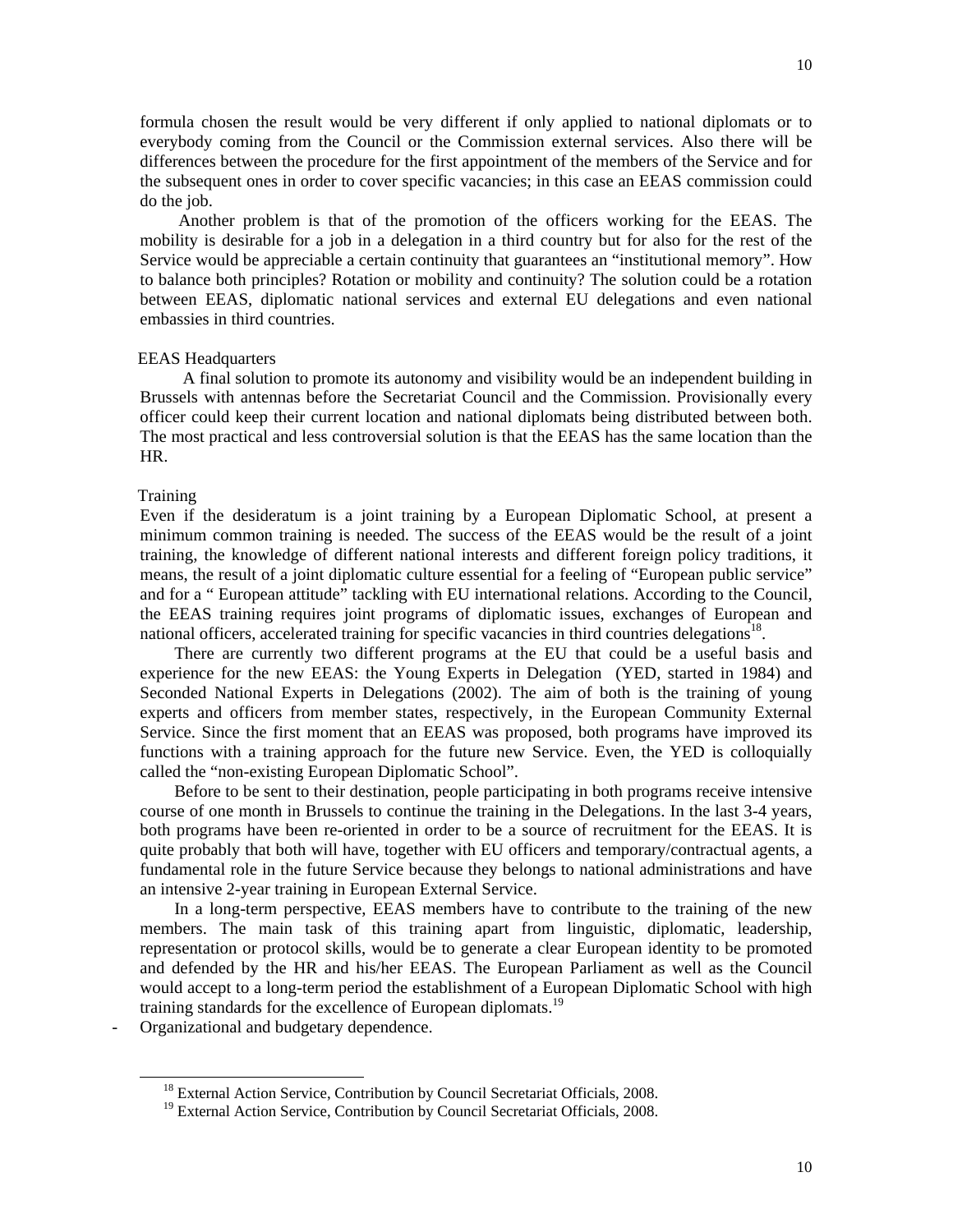If European Parliament first considered appropriate its dependence from the Commission, the HR and the President of the Commission preferred its considerations as *sui generis* service as it is not a new institution but just a service for the support of the new  $HR^{20}$ . The second option seems to be the more suitable as the dependence from the Commission would contradict the required independence of the members of this institution. Concerning national diplomats, the question would be if they have to be temporary agents or *détachés* from their own national Administration. From the text of the ToL one can conclude the preference for *détachés* officers "staff seconded from national diplomatic services of the member states". But most of the member states seems to prefer the temporary agents formula, option that I consider too the best as so that all EEAS members will have the same status and labor conditions.

 So, we propose that officers from external relations DG from the Council and from the Commission have organizational dependence from their institutions and national diplomats seconding the service would be *détachés*, or even temporary agents if this would be the decision of national administrations. It would imply the same economic rules but perhaps different engagement/selection procedures of, in the case of national diplomats, different salaries that would harmonize gradually. The final EEAS composition, its acceptance and collaboration with member states will depend on the number and level of national diplomats present in it. After a first period, the EEAS would become and autonomous service from the Commission and the Council, a Service for the HR and depending on him/her. It is not already clear its budgetary dependence, however I consider it would be the same than the HR and come from Community budget because an agreement to share expenditure between member states would damage its impartiality. This way would allow European Parliament to have an indirect but important instrument to control the EEAS.

Scope of its competences: assistance to HR or also to the new European Council President?

According to the ToL, the EEAS only serves as support of the HR. However there are relevant elements allowing us to think that it can also assist to the European Council President.<sup>21</sup> This would provide with more relevance to the EEAS and favors the coordination of the new President with the new HR; otherwise the risk of duplicity in representation and services, and by consequence of incoherence, is present again. Even it has been suggested the support from the EEAS to the Commission President and other members of the Commission in their international activities<sup>22</sup>. But this would print and intergovernmental tendency against the suitable balance with the Commission.

Future of the ToL and possibilities to create the HR and EEAS outside the constitutional framework.

A paradigmatic case is the ESDP developed outside the framework of the Treaties by the political agreement of the member states. After starting at the very beginning of 1999 only the Treaty of Nice at the end of 2000 contains some references to the ESDP. Some bodies foreseen at the European Constitution became real without Constitution, like the EDA, the implementation of the solidarity clause or the generation of military capabilities<sup>23</sup>.

20 See, European Parliament Resolution on the EEAS 2005, *cit.*, and *Joint Progress Report* de 2005, *cit*., respectively.

21 External Action Service, Contribution by Council Secretariat Officials, 2008, and B. Cowe, *cit*., p. 19.

22 External Action Service, Contribution by Council Secretariat Officials, 2008, and *Joint Progress Report* de 2005, *cit.* 

<sup>&</sup>lt;sup>23</sup> Common action 551, 12/VII/2004, *DO*, n<sup>o</sup> L 245, 17/VII/2004, creates the European Defense Agency. Implementation of the solidarity clause by Declaration in the European Council Conclusions, March 25 and 26, 2004, (POLGEN 20, concl.1, 9048/04, de 19/V/2004) –*Declaration on combating terrorism*– after terrorists attacks in Madrid.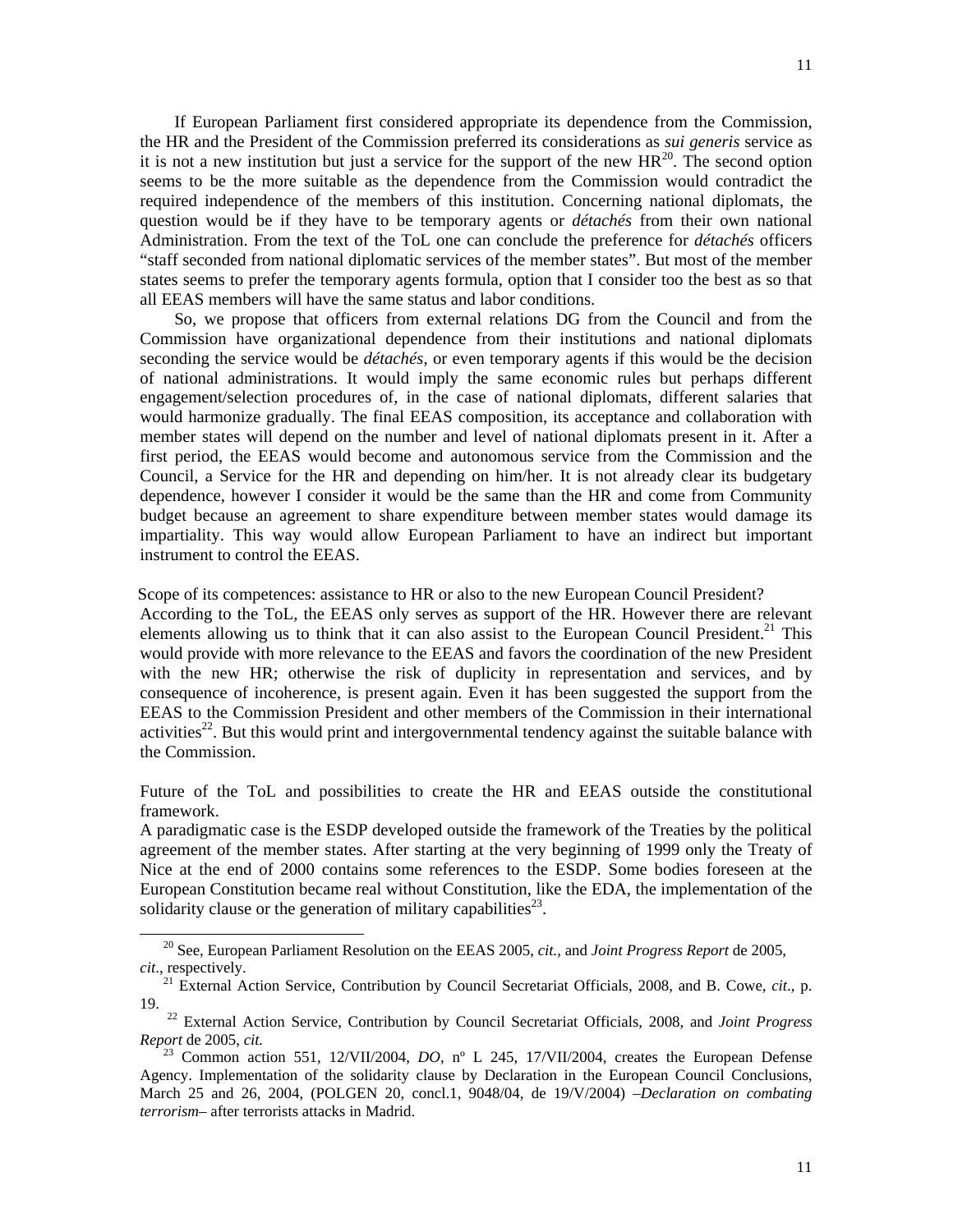This para-constitutional way is theoretically open to develop the most urgent tools to build a EU as an international global actor. However, politically it seems difficult given three negative referenda

#### 3.3. Relationship with national diplomatic services,

Two declarations included into the final act of the IGC of the ToL show the defensive member state attitude towards an increasing EU international representation. It state that the new HR and its EEAS will not affect the current competences of member states concerning the management of their foreign policy or their international representation, included their membership in international organizations, eventually SC of the UN membership. There are however two reasons for close cooperation between EEAS and national diplomatic services: the first is the requirement made by the ToL that national diplomats second the EEAS; the second is the provision of close cooperation and coordination between EU delegations under the HR and member states diplomatic and consular missions $^{24}$ .

 So, a clear definition of the respective task of national and European "diplomatic services" is needed. The philosophy of the Treaty is that the embryo of a European diplomacy will not damage to national diplomatic bodies. On the contrary, their experience and large setting out will be the main asset of the future Service. If national diplomats are included into the EEAS and national diplomatic services are necessary for the external representation, the fears and critics to the Service as a centralized one that will imply a transfer of power from member states to the EU institutions are nonsense<sup>25</sup>.

 It has been suggested that the new EU delegations have to assume as competence diplomatic and consular protection, civil protection, intervention in crisis situations and humanitarian assistance<sup>26</sup>. The division of competences in these fields ought to be clear. The first explanation is that diplomatic protection is an exclusive state competence and consular protection could be offered, as is the current situation, by consular offices from other member states, even by the EU delegations if they count on national diplomats to do so. The EU delegations may assume the issuing of the visas, as it is a national competence but governed by communitarian rules. The only thing that member states would fear would be to loose the discretionary power they have currently to give or refuse to issue a visa. Member states have expressed their will to transfer to EEAS competences on visa and consular protection.

 An agreement between member states to recognize that the head of the EU delegation preside the meetings of the national representatives in a third country would serve as a basis for the coordination of the activities of member state embassies $^{27}$ .

 The establishment of the EEAS doesn't imply automatically a reduction of the national diplomatic services (the number of its members) but could help in this vein, except if the states use EEAS only to promote their national leadership inside the EU. As long as multilateral relations between member states are more important in a wide range of issues, traditional bilateral relations are less relevant. If it could be said that the controversy between bilateral diplomacy or diplomacy into the European framework is not a zero-sum game, whereas the political integration was not totally accomplished, the national Embassies will keep and even increase its role<sup> $28$ </sup>. The positive consequence of the EEAS institution has to be a better and more coordinated external representation of the Union, a more strength international actor and more visibility as such.

 $^{24}$  Articles 32 and 35 TEU, and 211 del Treaty on the Functioning of the EU.

25 House of Commons, *Foreign Policy Aspects of the Lisbon Treaty*, Third Report, 20/I/2008, Foreign Affairs Committee, *http://www.parliament.the-stationery-office.co.uk/pa/cm/cmfaff.htm*, §179.

 $^{26}$  M. Barnier, "For a European civil protection force: Europeaid", May, 2006.

<sup>27</sup> *Joint Progress Report* 2005, *cit*.

28 Ø. Bratberg, "Bilateral Embassies in an Integrated Europe: a case of Institutional Robustness?", *European Integration*, vol. 30, nº 2, 2008, pp.235-253.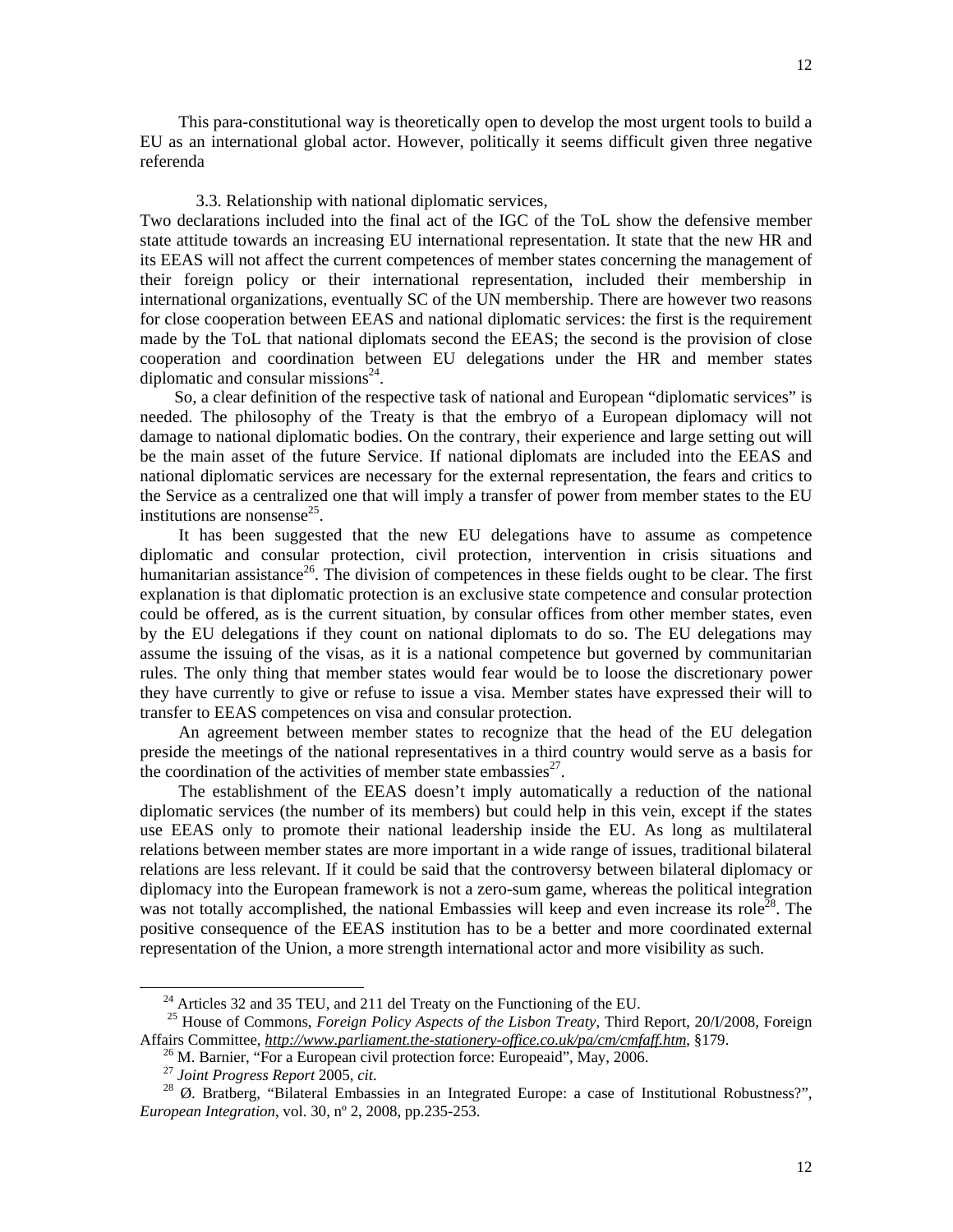### **4. Conclusions**

Most of the positive progress in external action, foreseen at the ToL, need a detailed development for which only member states and UE institutions have the responsibility. It is the case for the HR role with regard to the rest of the actors that play in the EU external relations, the EEAS design to assist the HR as well as that of the EU external delegations, or the way in which national diplomatic services can complement the EU action and vice versa.

 The foreseen reforms on the EU external representation are in the way of producing a new governance code in the EU external action by the new European Council President, the new HR and the re-shape of the current semester Council presidency; changes that will demand for a new Service able to support all this framing. A new Service that will require:

unity

 $\overline{a}$ 

- expertise and professionalization
- multiple sensibility and ability to determine common interests avoiding political views and a excessive weight of states and their diplomatic services but counting on them

The new EEAS will imply that the traditional institutional logic of the representation of member states interests, citizens' interests or of supranational interest would be substituted by a functional logic because the new Service has to take into account the EU interests inside of which national interests are included. If for a constructivist view, institutions can shape the agenda, identity and even transform the nature of the States (as a process of polity-building), in this case of the new EEAS, will mostly be the States which transform the very nature of formerly supranational institutions (Commission whose RELEX task is assumed by the new HR) creating a new style bodies, not "beyond the state" but "with the States", by i.e. taking part in the EEAS.

 More than a new policy beyond the State, the new EEAS as supporting the new HR represents a new kind of code for European Foreign Affairs Governance, in close cooperation with member states but avoiding traditional intergovernamentalism

 Beyond this reasoning, would the EEAS creation have any impact on the nature of the EU as normative international power?<sup>29</sup> In this vein, two elements has to be taken into account. On the one side, having a unique international representation supported by a unique EEAS has to promote the EU normative power, its objectives, its resources and its results<sup>30</sup> as long as the external European action is founded on these common values. However, the presence of national diplomats in EEAS could imply to put apart these common values for the defense of individual national interests. This risk could be removed if one considers that national officers in the EEAS have to act not as such but to the service of the HR and for the EU interests. This behavior will be reinforced by a process of joint training and socialization at central EEAS headquarters in Brussels as well as at EU delegations in third countries.

 So, the new EEAS will not produce *per se* a direct effect on the political integration process but will allow that any new development in this direction had an appropriate body to shape the EU external position and image.

 $29$  T. Díez e I. Manners, "Reflecting in Normative Power Europe", in F. Berenskoetter y M.J. Williams (eds.), *Power in World Politics,* Routledge, London, 2007, pp. 173-188.

<sup>&</sup>lt;sup>30</sup> N. Tocci, "Profiling Normative Foreign Policy: The European Union and its Global Partners", in *Who is a Normative Foreign Policy Actor? The European Union and its Global Partners*, Centre for European Policy Studies, Brussels, 2008, pp. 1-23.